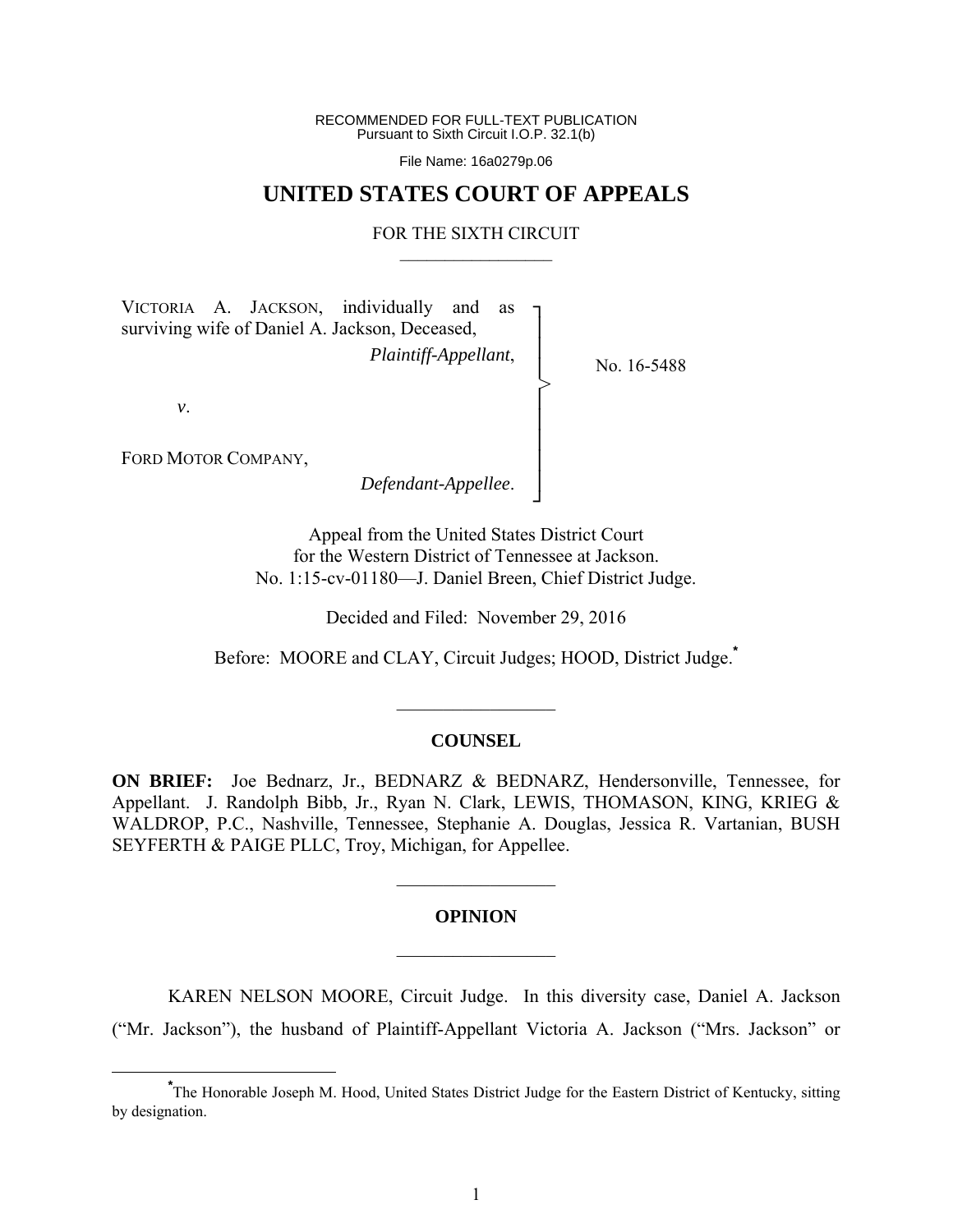"Jackson"), died in a car accident on U.S. Highway 70 after he lost control of his 2012 Ford Focus. Mrs. Jackson, who was a passenger in the car, was seriously injured. She now alleges that Defendant-Appellee Ford Motor Company ("Ford"), the manufacturer of their car, was responsible for the accident because it equipped the car with a defective "Electronic Power Assisted Steering" ("EPAS") system that caused the loss of control. Ford filed a motion to dismiss, arguing, inter alia, that Jackson did not adequately plead proximate cause. The district court granted Ford's motion, and Jackson has appealed. For the reasons stated below, the district court demanded too much of Jackson under the familiar *Iqbal* and *Twombly* pleading requirements. Accordingly, we **REVERSE** the district court's judgment dismissing the complaint and **REMAND** the case for further proceedings.

#### **I. BACKGROUND**

Because "[w]e . . . accept all plausible well-pled factual allegations as true," *see City of Cleveland v. Ameriquest Mortg. Sec., Inc.*, 615 F.3d 496, 502 (6th Cir. 2010), the following is a background of the case as described in Mrs. Jackson's amended complaint. Mr. Jackson was driving his 2012 Ford Focus on U.S. Highway 70 when "suddenly and without warning, the Ford Focus darted left across the center line into oncoming traffic. It was struck head on by a wrecker." R. 36 (Am. Compl. ¶ 13–14) (Page ID #403). "[A]s a result of the collision, Mr. Jackson received serious injuries and died. Mrs. Jackson received serious, permanent and life threatening injuries and was life flighted to Vanderbilt University Medical Center." *Id.* ¶ 15 (Page ID #403). Mrs. Jackson claims that the EPAS system "was the cause of the Plaintiff[']s vehicle darting left into oncoming traffic." *Id.* ¶ 16 (Page ID #403); *see also id.* ¶¶ 104, 107, 110, 118, 121, 124, 129, 135, 139 (Page ID #427–32, 434–35).

"The EPAS system in the 2012 Ford Focus . . . replaces the traditional hydraulic-assist power steering pump and [consists] of a power steering control motor, electronic control unit, torque sensor and steering wheel position sensor." *Id.* ¶ 17 (Page ID #404). Jackson describes the "systemic defect" in this system as follows: "(1) seepage of conformal coating into the EPAS system's ribbon cable, which leads to the loss of connections within the EPAS system; (2) misalignment of ribbon cable pins utilized in the EPAS system, which leads to the breakage of critical wiring and the loss of connections within the EPAS system; (3) manufacturing defects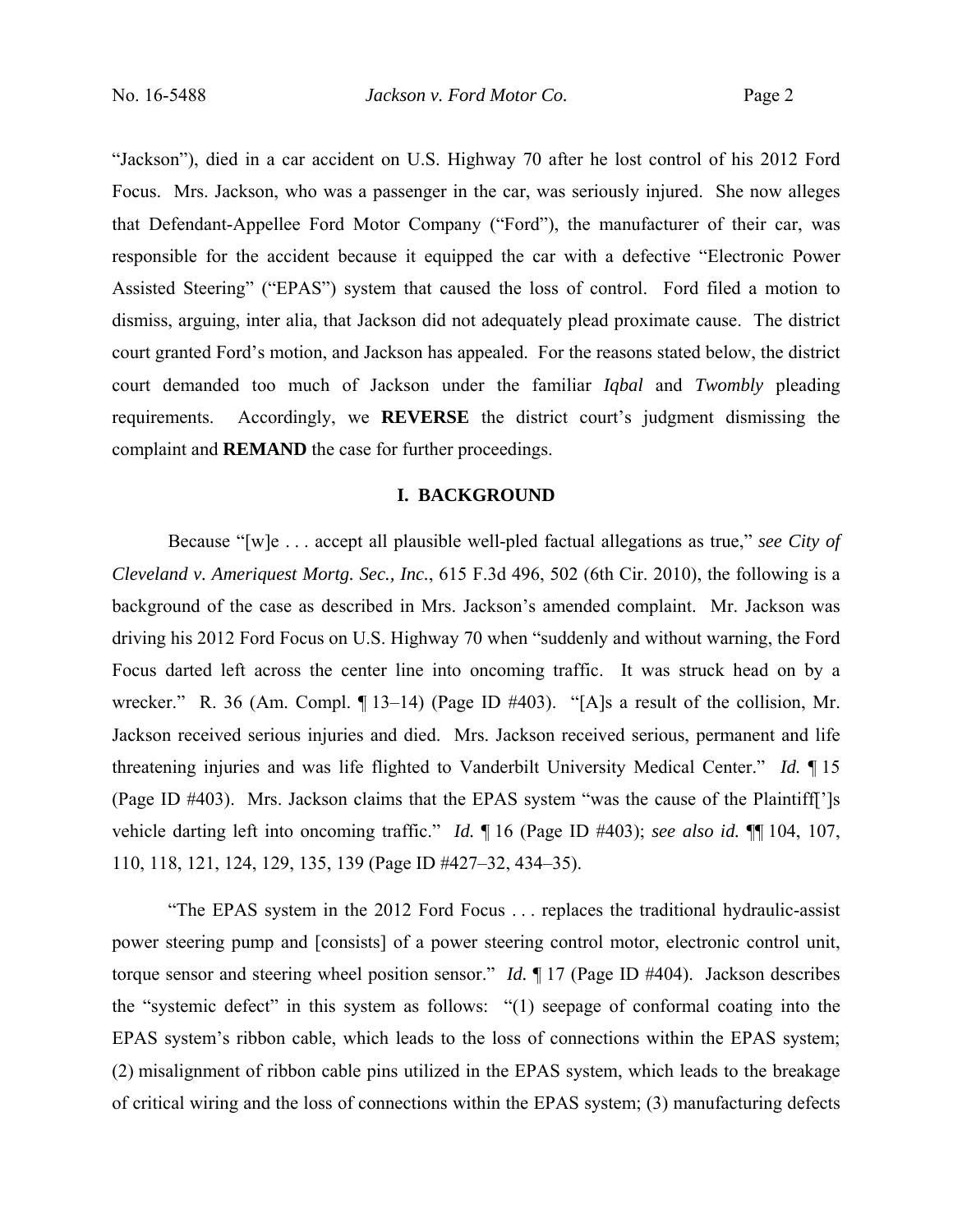in the contact plating used in the EPAS system, which causes corrosion and an interruption in electrical connections within the EPAS system; (4) defects in EPAS system's sensors; and (5) defects in the gear assembly." *Id.* ¶ 17 (Page ID #404); *see also id.* ¶ 47 (Page ID #412–13). Jackson claims that "[t]his defective EPAS system renders the system prone to sudden and premature failure during ordinary and foreseeable driving situations" and that "drivers of the Defective Vehicles experience significantly increased steering effort and an increased risk of losing control of their vehicles when the EPAS system fails." *Id.*  $\P$  17–18 (Page ID #404). Jackson defined "Defective Vehicles" as vehicles that "contain the same or similar EPAS as the Plaintiff's 2012 Ford Focus," which include various other Ford models. *Id.* ¶ 37 (Page ID #409).

The alleged EPAS defect "can, and has, caused injuries to occupants of the Defective Vehicles." *Id.* ¶ 47 (Page ID #413). Jackson points to three instances where drivers experienced steering failure in their 2012 Ford Focuses, *id.* ¶¶ 87–89 (Page ID #424), and several other instances where other vehicles equipped with the same or similar EPAS system suffered from steering failure, *id.* ¶¶ 69–86, 90–91 (Page ID #419–25). Jackson's amended complaint alleges that Ford is strictly liable for manufacturing and design defects; strictly liable for defective warnings; liable for negligent manufacture, design, and warning; engaged in misrepresentations; and breached implied and express warranties. *See id.* ¶¶ 105–39 (Page ID #428–35).

After Jackson filed her complaint in state court, Ford removed the case to the U.S. District Court for the Western District of Tennessee. R. 1 (Notice of Removal at 10) (Page ID #10). The district court then dismissed Defendants Golden Circle Ford, Lincoln, Mercury, Inc. and Steve Marsh Ford, Inc. under the doctrine of fraudulent joinder. *See Jackson v. Ford Motor Co.*, No. 15-1180, 2016 WL 270485, at \*1 (W.D. Tenn. Jan. 21, 2016). Ford filed a motion to dismiss or, in the alternative, for a more definite statement pursuant to Federal Rules of Civil Procedure 12(b)(6) and 12(e), arguing that Mrs. Jackson "has not pled facts suggesting that a defect in the 2012 Ford Focus Mr. Jackson was driving at the time of his crash caused or contributed to the crash." R. 15-1 (Def.'s Mem. in Support of Its Mot. Dismiss at 1) (Page ID #280). Following an amended complaint filed by Mrs. Jackson, R. 36 (Am. Compl.) (Page ID #401), and a supplemental motion to dismiss filed by Ford, R. 35 (Def.'s Supp. Mem. in Support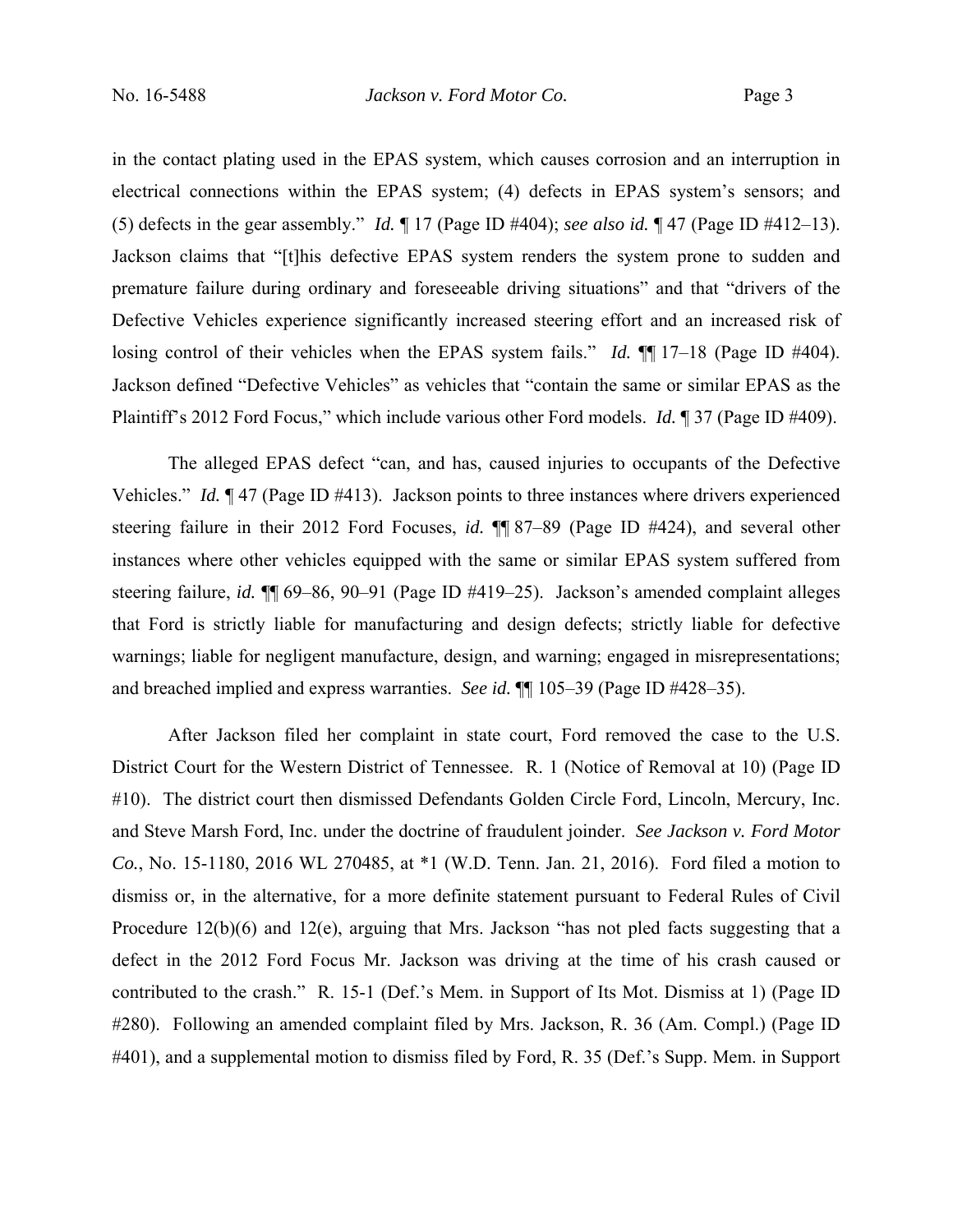of Mot. Dismiss) (Page ID #396),**<sup>1</sup>** the district court granted Ford's motion to dismiss. *See Jackson v. Ford Motor Co.*, No. 15-1180, 2016 WL 324383 (W.D. Tenn. Jan. 26, 2016). Jackson then filed a motion to alter or amend the judgment, which the district court denied. *See Jackson v. Ford Motor Co.*, No. 15-1180, 2016 WL 4533028 (W.D. Tenn. Mar. 21, 2016). Jackson has appealed the orders on the motion to dismiss and motion to alter or amend the judgment. *See* R. 59 (Notice of Appeal at 1) (Page ID #526). The district court had jurisdiction pursuant to 28 U.S.C. § 1332, and we have jurisdiction pursuant to 28 U.S.C. § 1291.

#### **II. DISCUSSION**

### **A. Standard of Review**

"We review de novo a district court's decision to grant a motion to dismiss for failure to state a claim under Rule 12(b)(6)." *In re Darvocet, Darvon, & Propoxyphene Prods. Liab. Litig.*, 756 F.3d 917, 926 (6th Cir. 2014). "To survive a motion to dismiss, a complaint must contain sufficient factual matter, accepted as true, to 'state a claim to relief that is plausible on its face.'" *Ashcroft v. Iqbal*, 556 U.S. 662, 678 (2009) (quoting *Bell Atl. Corp. v. Twombly*, 550 U.S. 554, 570 (2007)).

Jackson argues that "complex product liability cases are unique and do not lend themselves to rigid rules of pleading." Appellant's Br. at 24. However, Jackson did not raise this argument in the district court, R. 27 (Opp'n to Mot. to Dismiss) (Page ID #361–66), so she has forfeited the right to have it addressed on appeal, *see Armstrong v. City of Melvindale*, 432 F.3d 695, 699–700 (6th Cir. 2006). Nevertheless, we note that we have followed the standard set forth in *Iqbal* and *Twombly* in other products liability cases. *See, e.g.*, *In re Darvocet, Darvon, & Propoxyphene Prods. Liab. Litig.*, 756 F.3d at 926.

#### **B. Applicable Law**

"Because this suit is before us pursuant to our diversity jurisdiction, we apply the substantive law of [Tennessee] and federal procedural law. When applying the substantive law

<sup>&</sup>lt;u>1</u> <sup>1</sup>Although Ford filed its supplemental motion to dismiss one day before Jackson's amended complaint, it addresses the changes that Jackson made in her amended complaint.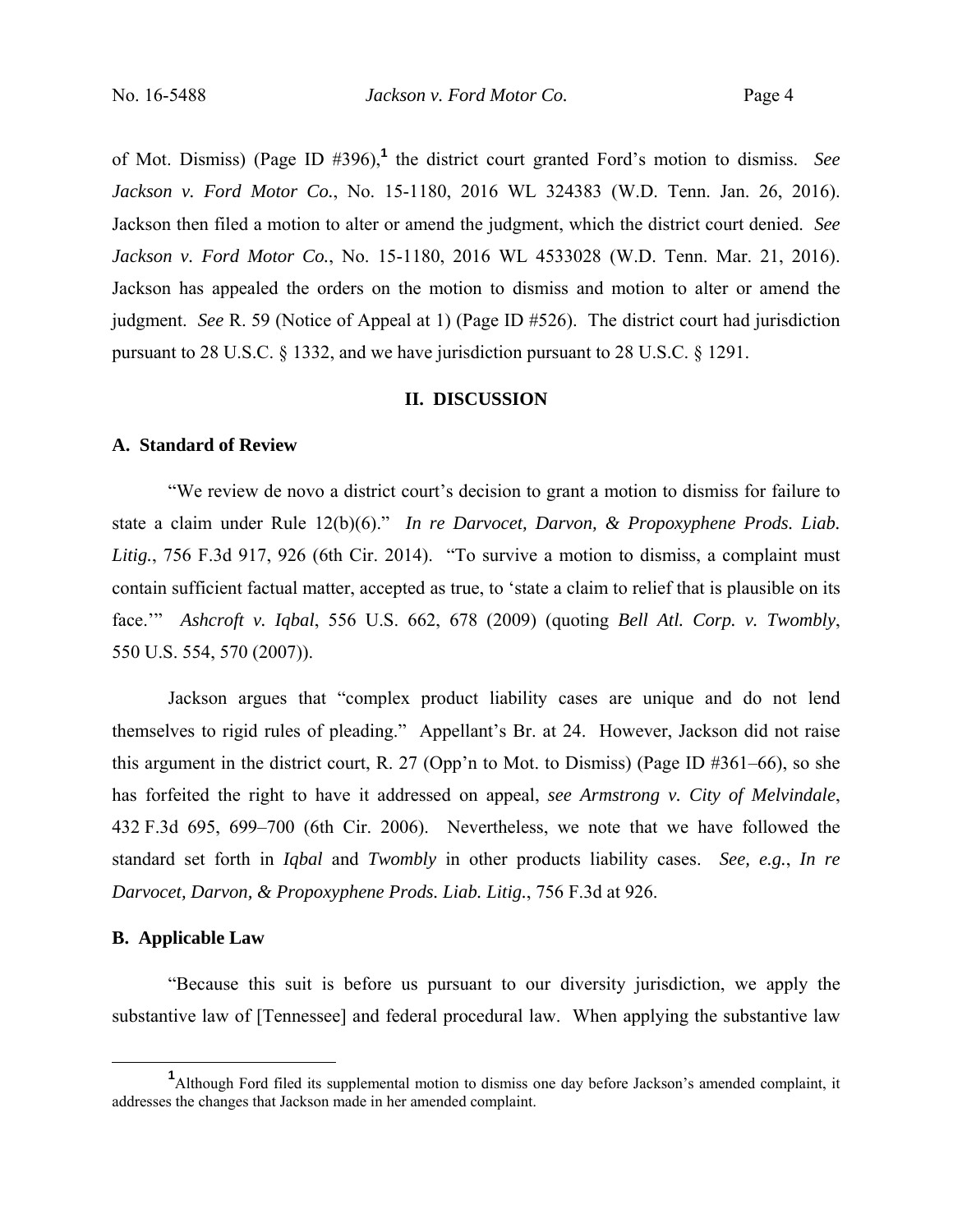of [Tennessee], we must follow the decisions of the state's highest court when that court has addressed the relevant issue. If the issue has not been directly addressed, we must anticipate how the relevant state's highest court would rule in the case and are bound by controlling decisions of that court." *City of Cleveland*, 615 F.3d at 502 (internal quotation marks omitted).

## **C. Ford's Motion to Dismiss**

On appeal, Jackson argues that the district court improperly dismissed her amended complaint on the ground that she did not sufficiently plead causation. *See* Appellant's Br. at 8. The district court held that Jackson's amended complaint consisted of "conclusory statements regarding proximate cause." *Jackson*, 2016 WL 324383, at \*2. Specifically, it held, "Although Jackson discussed at length the EPAS system in the Ford Focus and many other vehicles produced by Ford, she failed to explain how any of the alleged defects in the system caused Daniel Jackson's car to suddenly veer into another lane of oncoming traffic. Indeed, while Plaintiff insisted that numerous deficiencies exist with the Ford Focus in general, nowhere in her complaint or amended complaint does she specify what specific flaw caused the accident in question." *Id.* (internal citation omitted). In addition, it held that Mrs. Jackson's claim of breach of implied warranty of merchantability and fitness failed because Mrs. Jackson "failed to demonstrate that the alleged defect in the vehicle was the proximate cause of the accident and her husband's death." *Id.* at \*3.

As we explain below, we hold that Jackson has stated a plausible claim to relief. Therefore, we reverse and remand.

Under the Tennessee Products Liability Act of 1978 ("TPLA"), "[a] manufacturer or seller of a product shall not be liable for any injury to a person or property caused by the product unless the product is determined to be in a defective condition or unreasonably dangerous at the time it left the control of the manufacturer or seller." Tenn. Code Ann. § 29-28-105(a) (West 2002). A "'[p]roduct liability action' includes, but is not limited to, all actions based upon the following theories: strict liability in tort; negligence; breach of warranty, express or implied; breach of or failure to discharge a duty to warn or instruct, whether negligent, or innocent; misrepresentation, concealment, or nondisclosure, whether negligent, or innocent; or under any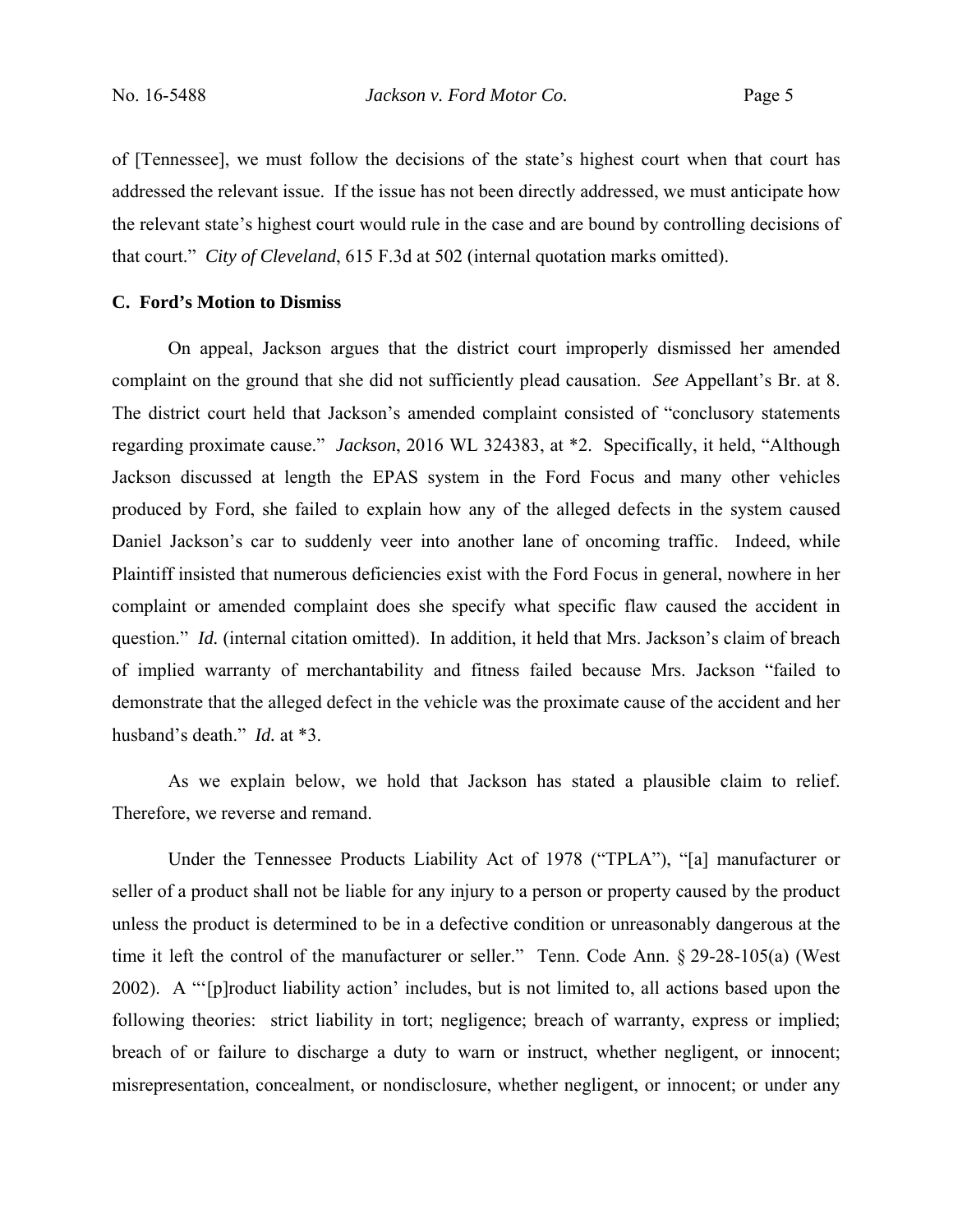other substantive legal theory in tort or contract whatsoever." *Id.* § 29-28-102(6). "The plaintiff also must trace his or her injury to the defect." *Brown v. Crown Equip. Corp.*, 181 S.W.3d 268, 282 (Tenn. 2005) (citing *King v. Danek Med., Inc.*, 37 S.W.3d 429, 435 (Tenn. Ct. App. 2000)). "[U]nless there is a showing that the particular defect or dangerous condition proximately caused the plaintiff's injury, the manufacturer is not liable." *King*, 37 S.W.3d at 435, *cited in Sigler v. Am. Honda Motor Co.*, 532 F.3d 469, 483 (6th Cir. 2008).**<sup>2</sup>**

Because "Ford does not dispute that Plaintiff's Amended Complaint plausibly pleads a defect in the EPAS system," Appellee's Br. at 12, Jackson must plausibly plead the remaining element of a products liability action in Tennessee: causation. Indeed, she has. Under Tennessee law, "a three-pronged test for proximate cause is applied: (1) the tortfeasor's conduct must have been a 'substantial factor' in bringing about the harm being complained of; and (2) there is no rule or policy that should relieve the wrongdoer from liability because of the manner in which the negligence has resulted in the harm; and (3) the harm giving rise to the action could have reasonably been foreseen or anticipated by a person of ordinary intelligence and prudence." *Haynes v. Hamilton Cty.*, 883 S.W.2d 606, 611–12 (Tenn. 1994) (internal quotation marks omitted). Referencing the proximate cause standard set forth by the United States Supreme Court, which bears strong resemblance to the Tennessee Supreme Court's standard,<sup>3</sup> we have held that "causal weaknesses will more often be fodder for a summary-

**<sup>2</sup>** <sup>2</sup>Jackson argues that *King* "applied a much different standard than should be applied to the current motion to dismiss" because it addressed a motion for summary judgment. Appellant's Br. at 24. However, causation is an element of a products-liability action under Tennessee law. *See Brown*, 181 S.W.3d at 282. At the pleading stage, Jackson need only allege causation. *See Iqbal*, 556 U.S. at 678. At the summary judgment stage, she must show that there is a genuine material dispute regarding causation. *See* Fed. R. Civ. P. 56(a). Just as the Supreme Court began *Iqbal* "by taking note of the elements a plaintiff must plead to state a claim of unconstitutional discrimination against officials entitled to assert the defense of qualified immunity," 556 U.S. at 675, so too do we begin by taking note of the elements a plaintiff must plead to state a products-liability claim under Tennessee law.

<sup>&</sup>lt;sup>3</sup>Similarly to the Tennessee Supreme Court standard described above, the United States Supreme Court has held that proximate cause is established when there is "some direct relation between the injury asserted and the injurious conduct alleged. Thus, a plaintiff who complained of harm flowing merely from the misfortunes visited upon a third person by the defendant's acts was generally said to stand at too remote a distance to recover." *See Holmes v. Sec. Inv'r Prot. Corp.*, 503 U.S. 258, 268–69 (1992). The United States and Tennessee Supreme Courts have also made similar observations about the legal foundation for proximate cause. *Compare id.* at 268 ("At bottom, the notion of proximate cause reflects ideas of what justice demands, or of what is administratively possible and convenient." (internal quotation marks omitted)), *with Snyder v. LTG Lufttechnische GmbH*, 955 S.W.2d 252, 256 n.6 (Tenn. 1992) ("Proximate or legal cause is a policy decision made by the legislature or the courts to deny liability for otherwise actionable conduct based on considerations of logic, common sense, policy, precedent and our more or less inadequately expressed ideas of what justice demands or of what is administratively possible and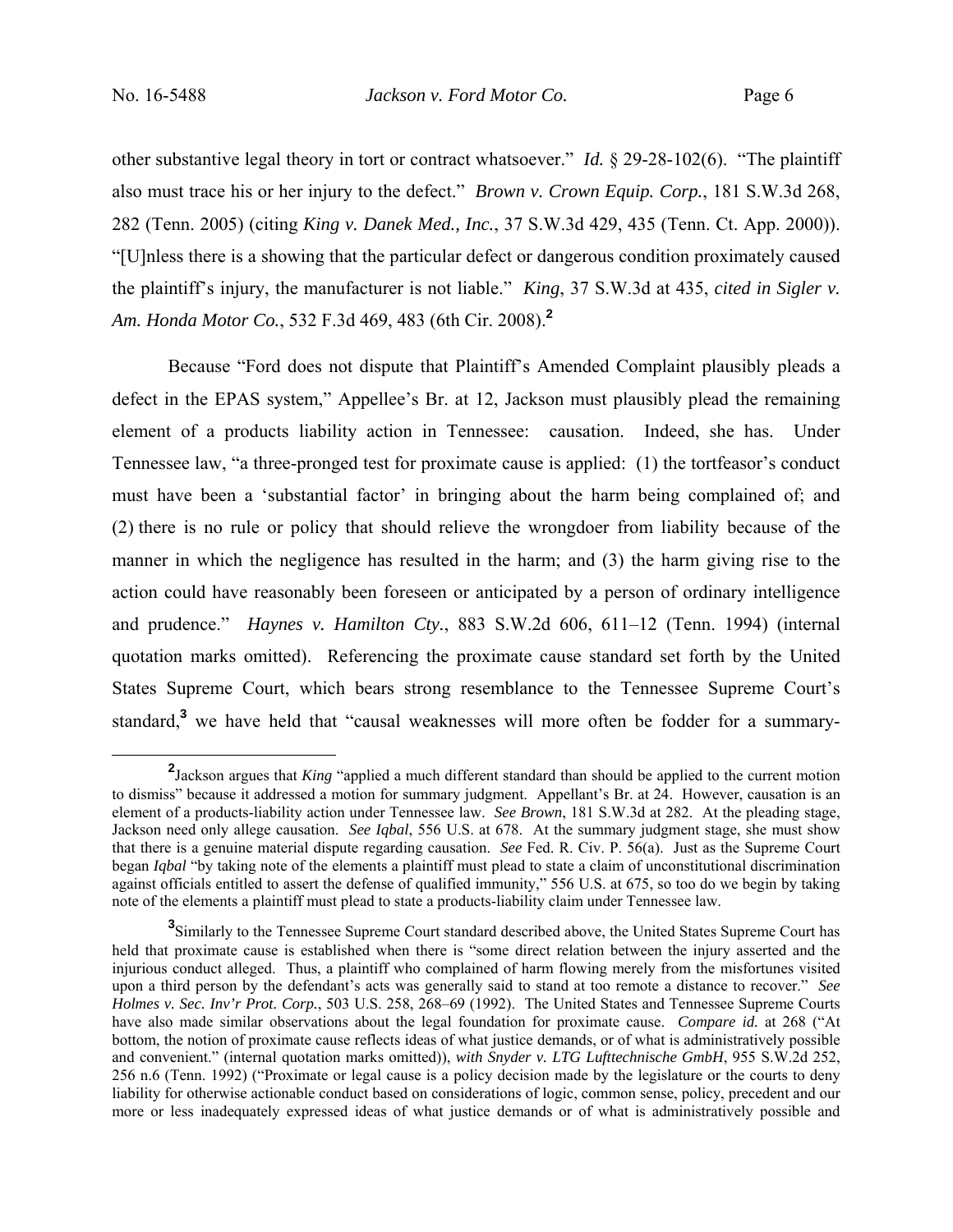judgment motion under Rule 56 than a motion to dismiss under Rule 12(b)(6)." *Trollinger v. Tyson Foods, Inc.*, 370 F.3d 602, 615 (6th Cir. 2004); *see also Haynes*, 883 S.W.2d at 612 ("Proximate cause . . . [is] ordinarily [a] jury question[], unless the uncontroverted facts and inferences to be drawn from them make it so clear that all reasonable persons must agree on the proper outcome.").

Applying the first prong in *Haynes*, we conclude that Jackson has plausibly alleged that a defect in the 2012 Ford Focus's EPAS system was a substantial factor in bringing about the accident. This is apparent from the litany of other accidents identified by Jackson where the EPAS system allegedly failed, causing the driver to lose control of the vehicle.**<sup>4</sup>** *See id.* ¶¶ 69– 86, 90–91 (Page ID #419–25). In addition, the loss of control caused by a defective EPAS system is plainly consistent with "the Ford Focus dart[ing] left across the center line into oncoming traffic." *Id.* ¶ 14 (Page ID #403). Applying the second prong, we conclude that the TPLA creates a cause of action for the strict liability, negligence, breach of warranty, and misrepresentation claims raised in Jackson's amended complaint, *see* Tenn. Code Ann. § 29-28- 102(6); there is no rule or policy that should relieve Ford of liability if indeed it equipped Jackson's Focus with a defective EPAS system. Finally, that this accident could have reasonably been foreseen by a person of ordinary intelligence and prudence is apparent from the defect in the EPAS system. In her amended complaint, Jackson alleged that "[t]he 'EPAS' was the cause of the Plaintiff[']s vehicle darting left into oncoming traffic." R. 36 (Am. Compl. ¶ 16) (Page ID #403). She explained how "seepage of conformal coating into the EPAS system's ribbon cable," "misalignment of ribbon cable pins," "manufacturing defects in the contact plating," "defects in [the] EPAS system's sensors," and "defects in the gear assembly" all result in a system that is

convenient." (internal quotation marks omitted)). Finally, Tennessee courts have referenced the federal proximatecause standard in their analysis of proximate cause. *See, e.g.*, *Steamfitters Local Union No. 614 v. Philip Morris, Inc.*, No. W1999-01061-COA-R9-CV, 2000 WL 1390171, at \*4, 6–7 (Tenn. Ct. App. Sept. 26, 2000) (citing and applying *Laborers Local 17 Health & Benefit Fund v. Philip Morris, Inc.*, 191 F.3d 229 (2d Cir. 1999), which cited the statement in *Holmes* that there must be "some direct relation between the injury asserted and the injurious conduct alleged").

<sup>&</sup>lt;sup>4</sup> Ford argues that the EPAS system failures in other vehicles "are not 'substantially similar' to the incident alleged in Plaintiff's Amended Complaint." Appellee's Br. at 14. However, *Croskey v. BMW of North America, Inc.*, the case that Ford cites for the proposition that "[t]he plaintiff has the burden of showing the substantial similarity between prior accidents and his own," addressed the plaintiff's burden for the admitting evidence at trial. 532 F.3d 511, 518 (6th Cir. 2008). At this stage, Jackson's description of other vehicles with the same EPAS system losing control, along with her other allegations, is sufficient to plead causation.